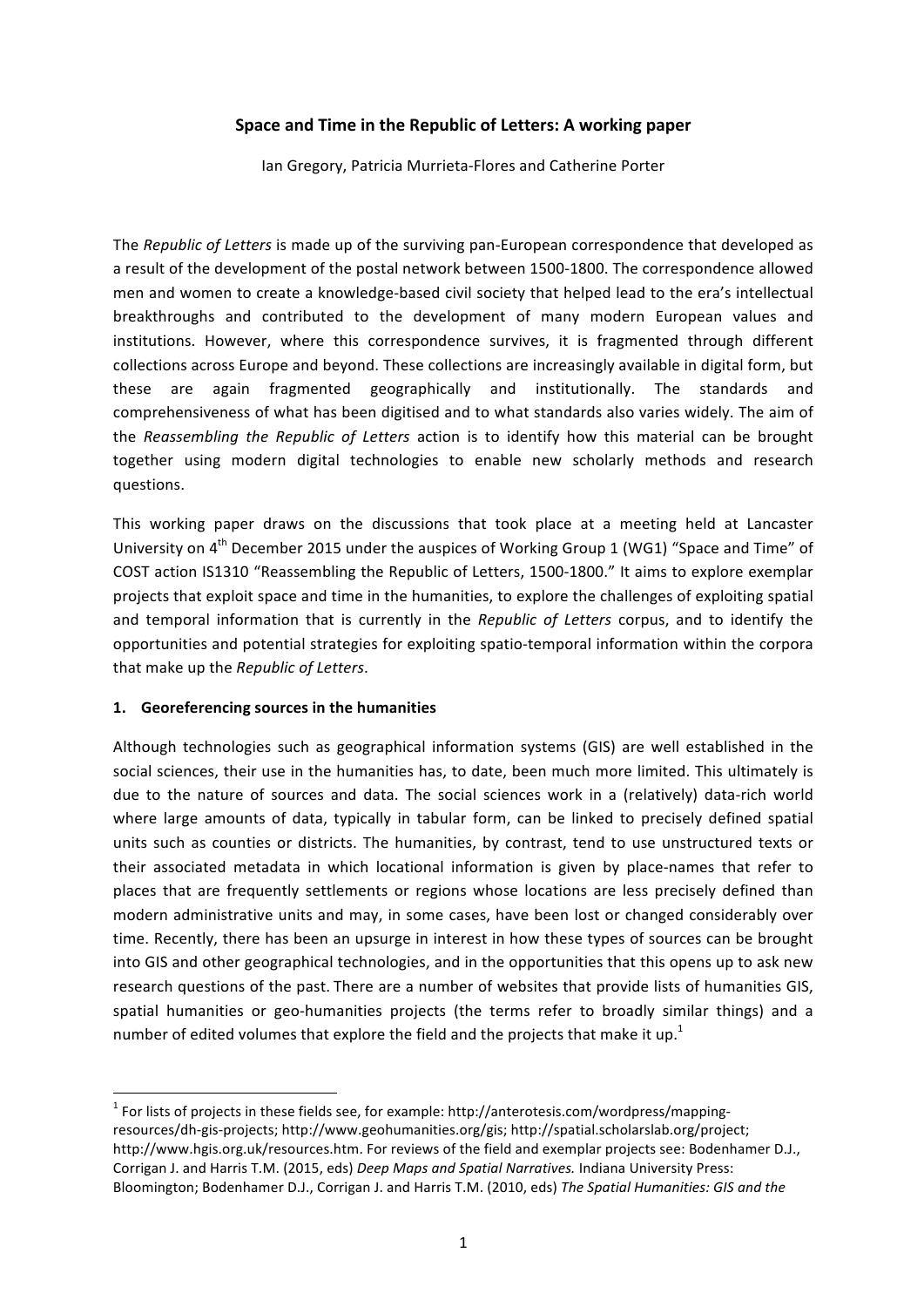Ultimately GIS and other mapping technologies require coordinate-based locations to provide them with the spatial information that allow features to be mapped. Associating datasets with relevant coordinates is usually referred to as *georeferencing*. A major challenge for the humanities is how to georeference place-names. This is usually achieved using a gazetteer which, in its simplest form, is a database table that lists place-names alongside the coordinates for that place usually as latitudes and longitudes. As there is a single coordinate pair for each location it can be mapped using a point which is effective for features such as settlements, mountains and individual buildings but less effectively for linear features such as roads or rivers, or large areas such as countries, regions, seas and lakes.<sup>2</sup> In theory the geometries of these line or polygon-based representations can be found in gazetteers but points are most commonly used.

If a source contains a list of place-names then georeferencing it using a gazetteer is relatively straight-forward. A relational join, a standard piece of database functionality, is used to automatically match the place-names in the source with those in the gazetteer. This results in a version of the source in which coordinates have been added. A database table that includes coordinates can be converted into a point layer within GIS software with only a few mouse clicks.<sup>3</sup> There are, however a number of issues with this process. First, a relational join will only work with exact matches in spellings with even minor variations, such as the difference between "St" and "St." and "Sca-Fell" and "Sca Fell", failing to match. Fuzzy matches can be used to assist in resolving such problems but can lead to false positives. Colloquial forms and abbreviations, such as "Soton" for "Southampton" will also fail to match. Variations in spellings are common with historical sources due to both genuine variations in spelling and naming conventions and due to digitisation errors. Ambiguity, where more than one place has the same name, for example "Newcastle" or "Sutton", is an additional problem which is not easily resolved unless by user intervention of automated means using additional information.

Second, the gazetteer is critical to the success of this process. Most obviously, places that are not included in the gazetteer cannot be allocated a coordinates. The original purpose of the gazetteer, which is normally closely associated to the scale covered, is crucial. A gazetteer designed to cover a country or continent will include different features to one representing a single city. Connected to this there is the issue of what can be considered a place, and therefore, whether it was included in a gazetteer. Thus are, for example, mountains, regions, rivers and streets included in the gazetteer? The accuracy of the coordinates within the gazetteer is also a potential issue and will again be related to scale. Broader scale gazetteers are likely to be less accurate in their coordinates than

<u> 1989 - Andrea Santa Andrea Andrea Andrea Andrea Andrea Andrea Andrea Andrea Andrea Andrea Andrea Andrea Andr</u>

*future of humanities scholarship*. Indiana University Press: Bloomington; Dear M., Ketchum J., Luria S. and Richardson D. (2011, eds) GeoHumanities: Art, history, text at the edge of place Routledge: London; Gregory I.N. and Geddes A. (2014, eds) *Toward Spatial Humanities: Historical GIS and Spatial History*. Indiana University Press: Bloomington.

 $2$  For more on gazetteers see: Southall, H., Mostern R. and Berman M.L. (2011) "On historical gazetteers" *International Journal of Humanities and Arts Computing*, 5, pp. 127-145; Mostern, R. and Johnson, I. (2008) "From named place to naming event: creating gazetteers for history" International Journal of Geographical *Information Science,*22, pp. 1091- 1108; Hill L.L. and Janee G. (2004) "The Alexandria Digital Library Project: Metadata development and use" in Hillmann D.I. and Westbrooks E.L. (eds.) Metadata in Practice. American Library Association: Chicago, pp. 117-138; Larson R.R. (2003) "Placing cultural events and documents in space and time" in Duckham M., Goodchild M.F. and Worboys M.F. (eds.) *Foundations of Geographic Information* 

*Science* Taylor & Francis: London, pp. 223-239<br><sup>3</sup> Gregory I.N., Donaldson C., Hardie A. and Rayson P. (in press) "Modelling space and time in historical texts" in Flanders, J. and Jannidis F. (eds.) Data Modelling in the Digital Humanities. Ashgate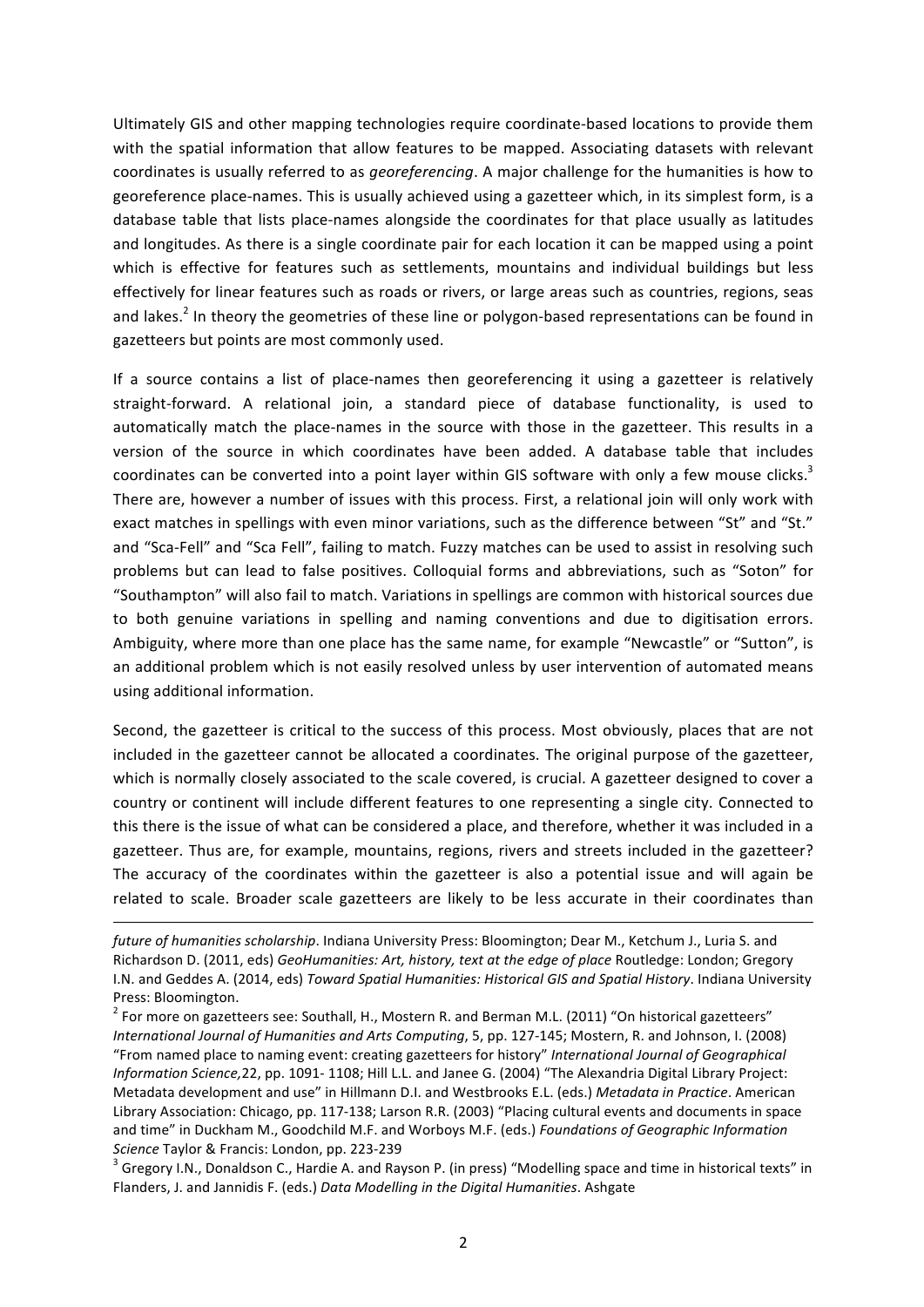more detailed gazetteers but all coordinates will have some levels of positional inaccuracy associated with them. A number of gazetteers are available with Geonames being perhaps the most widely used, freely available one with global coverage.<sup>4</sup> However, none of these are comprehensive for Early Modern Europe so, any gazetteer or gazetteers used for georeferencing Early Modern sources, will need extending and enhancing.

A third set of problems are related to the fact that the process relies on the source containing lists of identified place-names. Data in this form will be found in, for example, correspondence metadata that includes fields to say where a letter went to and from. If, however, the source consists of unstructured text, such as the letter itself, the place-names will need to be identified within the text. Here a process called *geoparsing* can be invaluable.<sup>5</sup> This is a two-stage process in which natural language processing techniques are first used to identify words in the text that are likely to be placenames and, in the next stage, these are then matched to a gazetteer. This results in the text being georeferenced automatically, a process that can be implemented using, for example, the Edinburgh Geoparser. 6

An additional layer of complexity is the diversity of languages in which the Republic of Letter's material was written. These include a wide variety of languages including French, Dutch, Latin and German as well as English. Much of the work on both gazetteers and geoparsing to date has emphasised English. Two strategies could be developed to cope with this. One would be to develop entirely separate gazetteers for different languages, the other would be to create a single multilingual gazetteer that would identify the same place in multiple languages.

The use of gazetteers, with or without geoparsing, makes it relatively easy to produce a database table or a GIS point layer, this may not be what is required based on the technical expertise of the people working with the data. Many users may want to work with KML (Keyhole Markup Language) data, an XML (eXtensible Markup Language) implementation that can be opened in Google Earth. While Google Earth is arguably the easiest software to use to map and explore data, getting data into KML format either requires the user to export the data from a piece of GIS software, or to write a program to convert the table into KML. Both of these require a certain level of technical expertise. KML can also be used to insert the data into a webpage that uses a Google Maps-based interface. Building such an implementation requires Javascript programming and the ability of the user to then explore the data will be dependent on the resulting interface. Thus, even once the data have been georeferenced, there are subsequent challenges in how they will be visualised and analysed.

<u> 1989 - Johann Barn, mars ann an t-Amhain an t-Amhain an t-Amhain an t-Amhain an t-Amhain an t-Amhain an t-Amh</u>

 $4$  The Geonames gazetteer is at http://www.geonames.org; other gazetteers include: the Getty Thesaurus of Geographical Names (http://www.getty.edu/research/tools/vocabularies/tgn/index.html) and Natural Earth (http://www.naturalearthdata.com). The Quattroshapes gazetteer has been built to contain polygon data (http://quattroshapes.com). More generally, spatial data are available in Wikidata (http://www.wikidata.org) and DBpedia (http://wiki.dbpedia.org).<br><sup>5</sup> Grover C., Tobin R., Byrne K., Woollard M., Reid J., Dunn S. and Ball J. (2010) "Use of the Edinburgh geoparser

for georeferencing digitized historical collections" *Philosophical Transactions of the Royal Society A* 368 pp. 3875-89<br>
<sup>6</sup> For the Edinburgh Geoparser see: https://www.ltg.ed.ac.uk/software/geoparser. Other work in this area

includes: DeLozier G., Baldridge J. and London L. (2015) "Gazetteer-Independent Toponym Resolution Using Geographic Word Profiles" In Proceedings of Assoc. for the Advancement of Artifical Intelligence 2015. Austin, TX; and Speriosu M. and Baldridge J. (2013) "Text-driven toponym resolution using indirect supervision" In Proceedings of the Association for Computational Linguistics 2013. Sofia, pp. 1466-1476.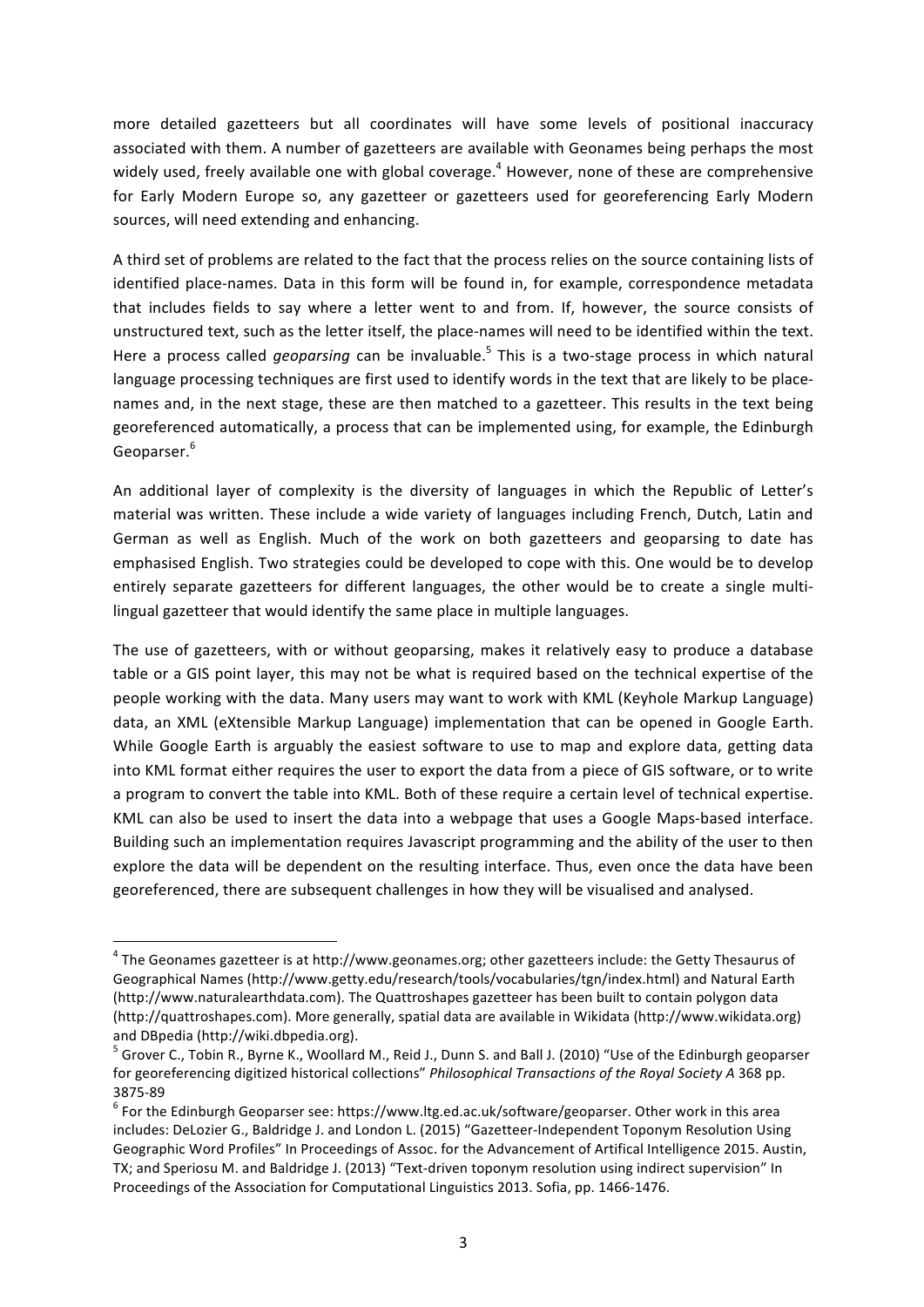| <b>Historical Source</b>          | Gazetteer                                        |
|-----------------------------------|--------------------------------------------------|
| Spelling variations               | Purpose                                          |
| <b>Place Ambiguity</b>            | Scale                                            |
| Abbreviations                     | Choice of Geographic Coordinate System           |
| Features being referred as places | Language                                         |
| Variety of languages              | Geographic Transformations when joining datasets |

### Table 1 Summary of issues to take into account in the georeferencing of historical corpora

The gazetteer is, therefore, of central importance in getting a source that contains placenames into a position where it can be explored spatially. While gazetteers make this process achievable, they are by no means unproblematic for reasons summarised in table 1. The creation or enhancement of an effective gazetteer or gazetteers will be essential to the effectiveness by which space and time can be explored in the *Republic of Letters*.

### 2. Georeferenced data in the humanities: Examples of the state of the art

A number of projects that make use of georeferenced humanities sources were presented at the meeting. The first of these was the *Trading Consequences* project.<sup>7</sup> This project aims to create a better understanding of nineteenth century global commodity trading associated, particularly, with the British Empire. This drew on digitised version of the House of Commons Parliamentary Papers and other sources which were text mined and geoparsed to find coincidences of place-names with a large lexicon of commodity names. One particular issue in developing this was the problem of digitisation errors associated with the use of Optical Character Recognition (OCR) software to convert image scans of the sources into machine-readable text. While these were problematic, strategies could be developed to overcome them. Once the data had been captured, they were disseminated through a visualisation system that allows patterns of trade of individual commodities to be explored through a map-based interface and also using a time-line. In this way a series of very general unstructured texts were converted into a resource for exploring global trade in space and time.

A second, contrasting example, is the *Palimpsest* project at the University of Edinburgh.<sup>8</sup> This project takes a major corpus of literary writing focusing on the city of Edinburgh. As with the Trading *Consequences* project these were geoparsed to identify place-names and locate them in space. This allowed the creation of an interactive map-based website and the development of an app that allows users to explore the source on location in the city using a smartphone or tablet. As it is a local-scale project, focussing on a single city, the *Palimpsest* project requires a very different gazetteer to *Trading Consequences*. Many of the features of interest are streets that cannot be effectively represented with points. To resolve this they created a bespoke gazetteer based heavily on Open Street Map,<sup>9</sup> crowd-sourced spatial data initially developed to provide data to GPS and satnav users that is free of copyright from national mapping agencies or commercial companies. This data was repurposed to allow historical streets and buildings to be mapped. As with other gazetteers, there are issues associated with renaming over time, spelling variations that need to be

 <sup>7</sup> http://tradingconsequences.blogs.edina.ac.uk

 $8$  http://www.ed.ac.uk/literatures-languages-cultures/english-literature/research-activities/palimpsest, see also http://litlong.org

<sup>9</sup> https://www.openstreetmap.org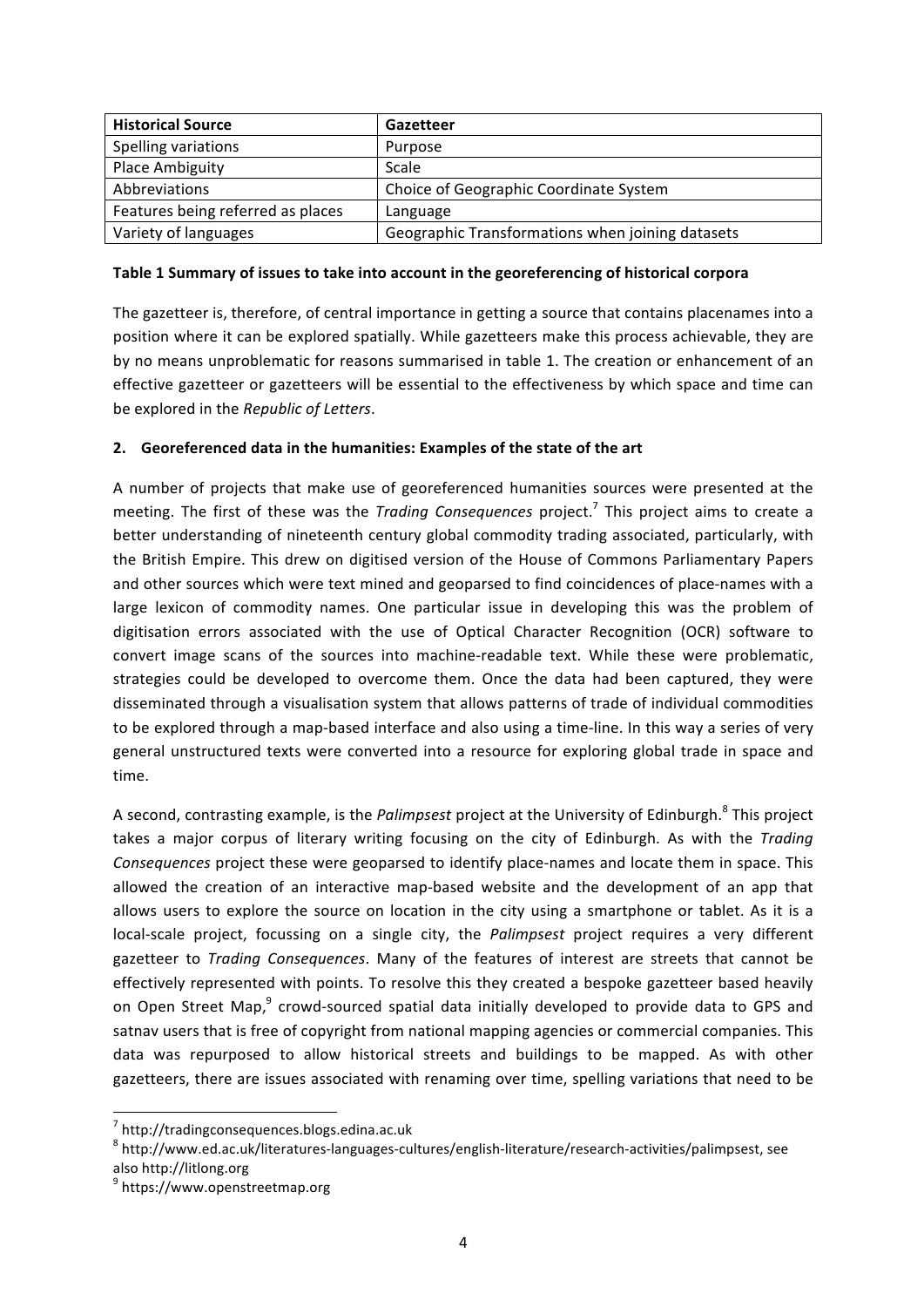resolved and additional features that needed to be added. Geoparsing is important in this as it identifies potential place-names in the sources for which no gazetteer entry is available and which thus need to be found.

Geoparsing is also being used to georeference a number of large collections of digital texts including the Text Creation Partnership (TCP) versions of Early English Books Online (EEBO) and Eighteenth Century Collections Online (ECCO), as well as the British Library's Nineteenth Century books collection which consists of around 65,000 books. This again poses significant challenges to both the gazetteers and to the disambiguation stage. Nevertheless, geoparsing does open up the possibility of mapping and spatially analysing very large corpora.

An alternative approach to georeferencing data was presented by the *Pelggios* project.<sup>10</sup> This was originally conceived of a tool to explore geographies of the Ancient World by connecting online resources including texts, images, archaeological sites and museum records based on their references to place. This is implemented as linked open geodata where each place has its own Universal Resource Identifier (URI). These were originally developed from the Pleiades gazetteer which, in turn, was developed from a paper atlas of the Ancient World.<sup>11</sup> More recently, *Pelagios* has been extended to include medieval Christian, Islamic and Asian geographies. The basic idea of the system is that it allows the user to type in the name of a place, or to click on a map, and all of the records within the community identified as being associated with that place will be returned. As these are based on URIs and open data a large community of relevant projects is being developed that are all able to benefit from and contribute to the system's content.

A different approach again was taken by the Mapping the Lakes project.<sup>12</sup> This project had taken two relatively short accounts of early tours round the English Lake District and had georeferenced them by hand. This allowed new research questions to be asked of the texts concerning what places the authors named, where they actually went, how the two tours compared geographically, how the authors responded to the landscapes they were in, and so on. It also showed how additional georeferenced data, for example on height or population density, could be integrated to provide additional information about the places.<sup>13</sup> Subsequent work has developed this using additional texts geoparsed using the Edinburgh Geoparser.<sup>14</sup> What marks this approach out from the ones above is that this is more concerned with the results of an analysis of georeferenced texts, whereas the projects above were concerned primarily with georeferencing sources and delivering them to a user, typically through a web interface.

While different approaches to the use of gazetteers has been used to georeference all of these sources, the temporal aspect has usually been managed using more conventional approaches. In

<u> 1989 - Johann Barn, mars ann an t-Amhain an t-Amhain an t-Amhain an t-Amhain an t-Amhain an t-Amhain an t-Amh</u>

<sup>&</sup>lt;sup>10</sup> http://pelagios-project.blogspot.co.uk/p/about-pelagios.html<br><sup>11</sup> T. Elliot and S. Gillies (2009) "Digital Geography and Classics" *Digital Humanities Quarterly*, 3 (1). See: http://digitalhumanities.org/dhq/vol/3/1/000031/000031.html<br><sup>12</sup> http://www.lancaster.ac.uk/mappingthelakes<br><sup>13</sup> Cooper D. and Gregory I.N. (2011) "Mapping the English Lake District: A literary GIS" *Transactions of the* 

*Institute of British Geographers*, 36, pp. 89-108; Gregory I.N. and Cooper D. (2009) "Thomas Gray, Samuel Taylor Coleridge and Geographical Information Systems: A Literary GIS of Two Lake District Tours" *International Journal of Humanities and Arts Computing*, 3, pp. 61-84<br><sup>14</sup> Donaldson C., Gregory I. and Murrieta-Flores P. (2015) "Mapping 'Wordsworthshire': A GIS study of literary

tourism in Victorian England" Journal of Victorian Culture, 20, pp. 287-307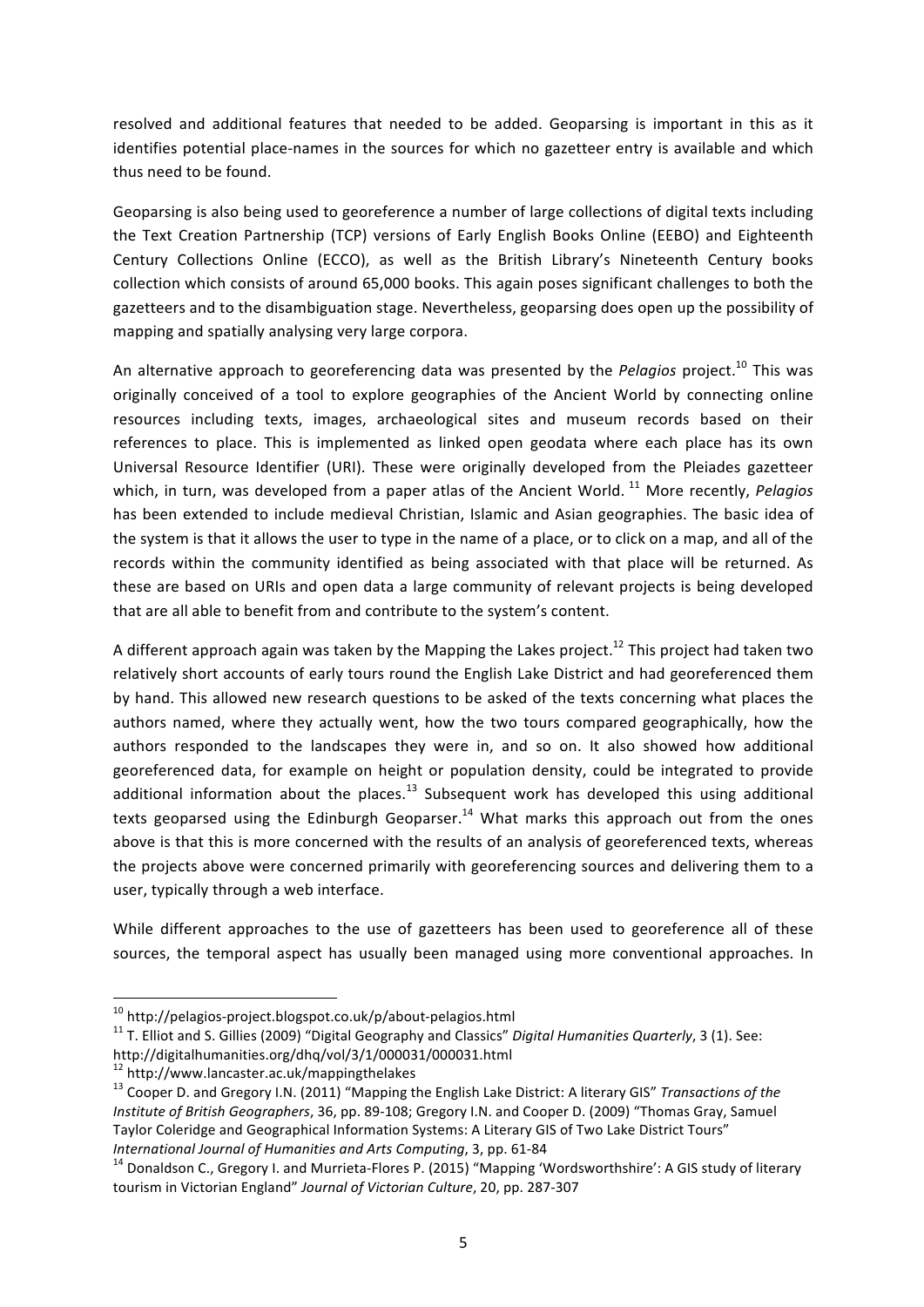particular, metadata from when a book or volume was published provides the temporal information to most of these projects and allows the exploration of temporal as well as spatial change. It may also be possible to use techniques similar to geoparsing to extract temporal references. More sophisticated work, similar to geoparsing, can also be done to extract temporal references from unstructured texts.<sup>15</sup>

#### **3.** Spatio-temporal information in the Republic of Letters

The period covered by the *Republic of Letters* was affected by major upheavals, such as the Reformation and the Thirty Years War, and longer-term, more gradual processes such as migrations of people and diffusions of ideas. The material that makes up the *Republic of Letters* has three entities that are located in space and time: the letters themselves, the people that wrote the letters, and the topics that they were writing about which include both personal information and a wide range of academic material.. The peregrinations of many of the more prolific writers are already fairly well known, however, truly understanding the letters and what they tell us requires an understanding of the systems by which knowledge was exchanged. In particular, this refers to: the postal network and how it developed, the evolution of the book trade,<sup>16</sup> the academic networks (for which matriculation records provide invaluable information), and the wider communities and diasporas of the time which, in turn, lead to linguistic diversity and complexity.

Alexandre Tessier has been working on developing a better understanding of the Early Modern postal network. This draws inspiration from the Orbis system that attempts to calculate travel routes, times and distances across the Roman Empire.<sup>17</sup> Creating a similar system for the Early Modern postal network is made possible from a number of sources: postal treaties between counties which give the rules of international exchanges, and particularly the charges and mechanisms for crossing borders. Postal charges are sometimes written out in documents with postal advertisements potentially providing information on times and costs. Diplomatic correspondence can supplement this as it provides information about how long a letter would spend in transit as it frequently give the dates of both sending and arrival. Similar information is available in the Hartlib Papers. While these sources provide a large amount of information on the time and cost of sending a letter, modelling postal routes is more difficult. British maps clearly show postal roads but for other parts of the continent these are more difficult to discover. The architecture required to create a database to model the Early Modern postal system requires a knowledge of both where post offices were located and the stages that postal roads would follow. Potentially, however, a system could be developed that would allow the time, distance, cost and an estimation of the route that a letter would take to travel between any two post offices.

While this potentially allows the physical methods of communication to be modelled, Charles van den Heuvel presented on a project that is looking at networks and dynamics of examples of correspondence that help to explore some of the academic networks. He does this drawing on a range of approaches from geographical information systems and network analysis. Some of this

 

<sup>&</sup>lt;sup>15</sup> An example of this is the Heideltime system (https://github.com/HeidelTime/heideltime). See also: Joho H., Jatowt A. and Blanco R. (2015) "Temporal Information Searching Behaviour and Tactics" *Information* 

*Processing and Management*, 51, pp. 834-850<br><sup>16</sup> https://atlas.lib.uiowa.edu<br><sup>17</sup> http://orbis.stanford.edu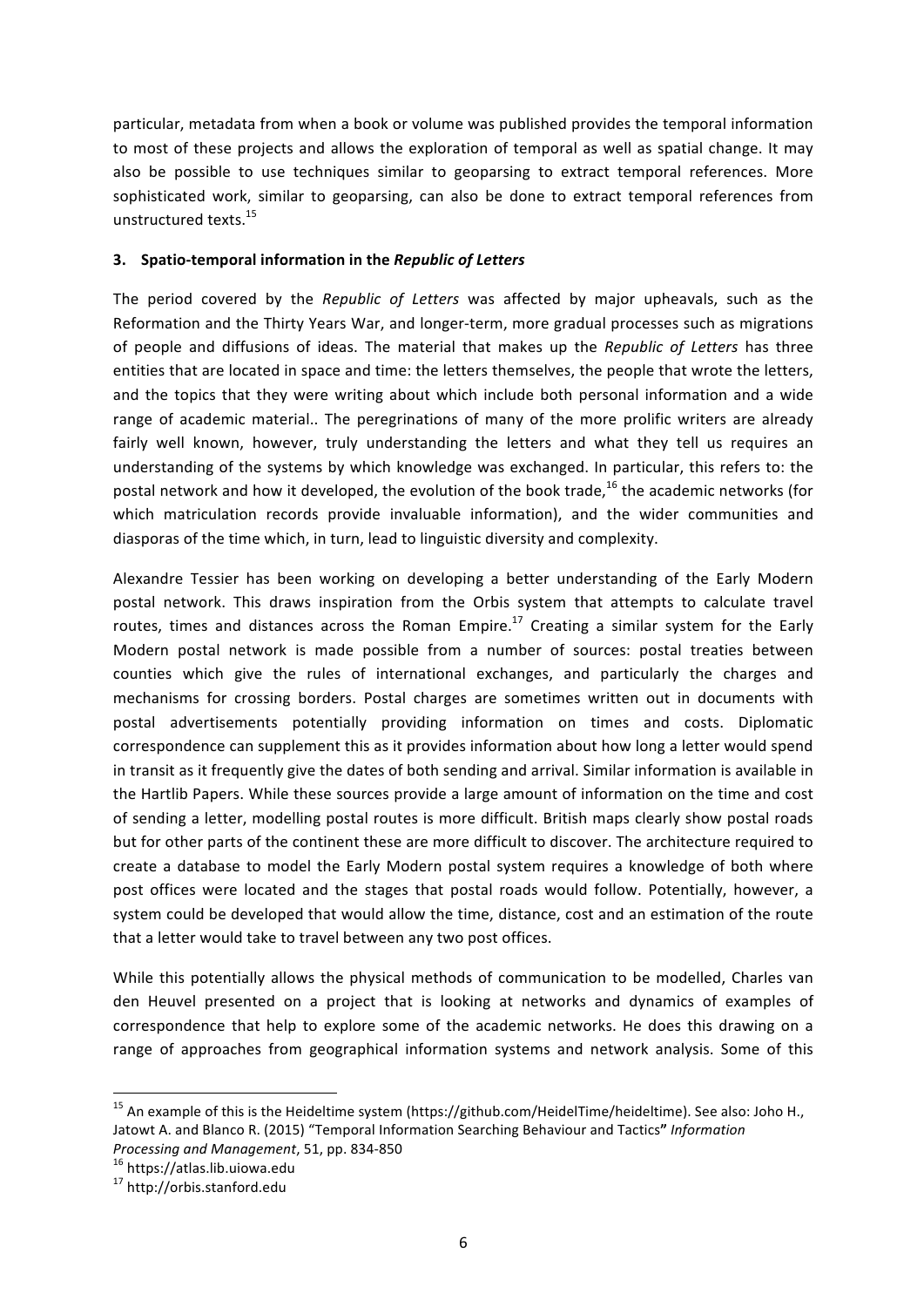work has been based on correspondence metadata, however, he stresses the importance of extracting information from the texts themselves as this can provide information on all of the books, people, places and subjects associated with a person in a way that metadata searches cannot. Topic modelling has proved very useful in doing this.<sup>18</sup>

Ruth Whelan presented on the ways in which spaces of shared learning within wider communities could be explore through correspondence. She stresses the importance of understanding the different networks of men and women. Friendship books can be used in addition to correspondence to assist with this. She is also interested in the role of religion and ethnicity in defining and disrupting networks and the importance of movement, particularly those caused by diasporas, in understanding these.

# **4. Conclusions**

Gazetteers are clearly of critical importance to locating the *Republic of Letters* in space and time. As identified above, there are a significant number of gazetteers already in existence and there is already too much reproduction across them, however, no one gazetteer is suitable for the *Republic* of Letters as a whole. In particular, most of the gazetteers currently in existence have been developed for the modern period and are Anglo-centric in their focus. This means that rather a gazetteer construction, what is required is a gazetteer enhancement process in which relevant information from existing gazetteers is ingested and enhanced. A second issue is that no one gazetteer will be suitable for all tasks within the *Republic of Letters*. One gazetteer for the whole of Europe (and perhaps beyond) might be suitable, however this should not include detailed local-scale information for individual cities such as streets and buildings. Instead, separate gazetteers can be built for cities.

A good starting to developing a broad-scale gazetteer of Europe (or wider) is place-names in existing *Republic of Letters* metadata and potentially place-names extracted from *Republic of Letters* texts using geoparsing or topic modelling techniques or identified by hand. The precise architecture of the resulting gazetteer would need careful thought, it would need to be able to manage (at a minimum): multilingual issues, name changes over time, spelling variations (actual and common digitisation issues), a typology of places, textual descriptions of the place, a source for the name information, a location and a source for the location.

More local gazetteers for important cities such as Paris, London, Berlin, Florence and Athens may be simpler as the multilingual issues will be reduced and should probably start with an existing resource which might be historic, for example potentially the Map of Early Modern London,<sup>19</sup> or modern sources such as Open Street Map. These are relatively simple to develop and should probably be built in response to specific project needs although an exemplar may help.

A second issue is how to populate the gazetteer. Where information is ingested from existing sources frequently different gazetteers will give slightly different locations for the same place thus a precedence needs to be established. Crowdsourcing could be used to investigate place-names that can not easily be located from existing sources, however, this then raises quality control issues.

<u> 1989 - Johann Barn, mars ann an t-Amhain an t-Amhain an t-Amhain an t-Amhain an t-Amhain an t-Amhain an t-Amh</u>

<sup>&</sup>lt;sup>18</sup> Blei D.M. and Lafferty J.D. (2009) "Topic Models" in Srivastava A. and Sahami M. (eds.) Text Mining:

*Classification, Clustering, and Applications CRC*: Boca Raton, pp. 71-94 <sup>19</sup> https://mapoflondon.uvic.ca